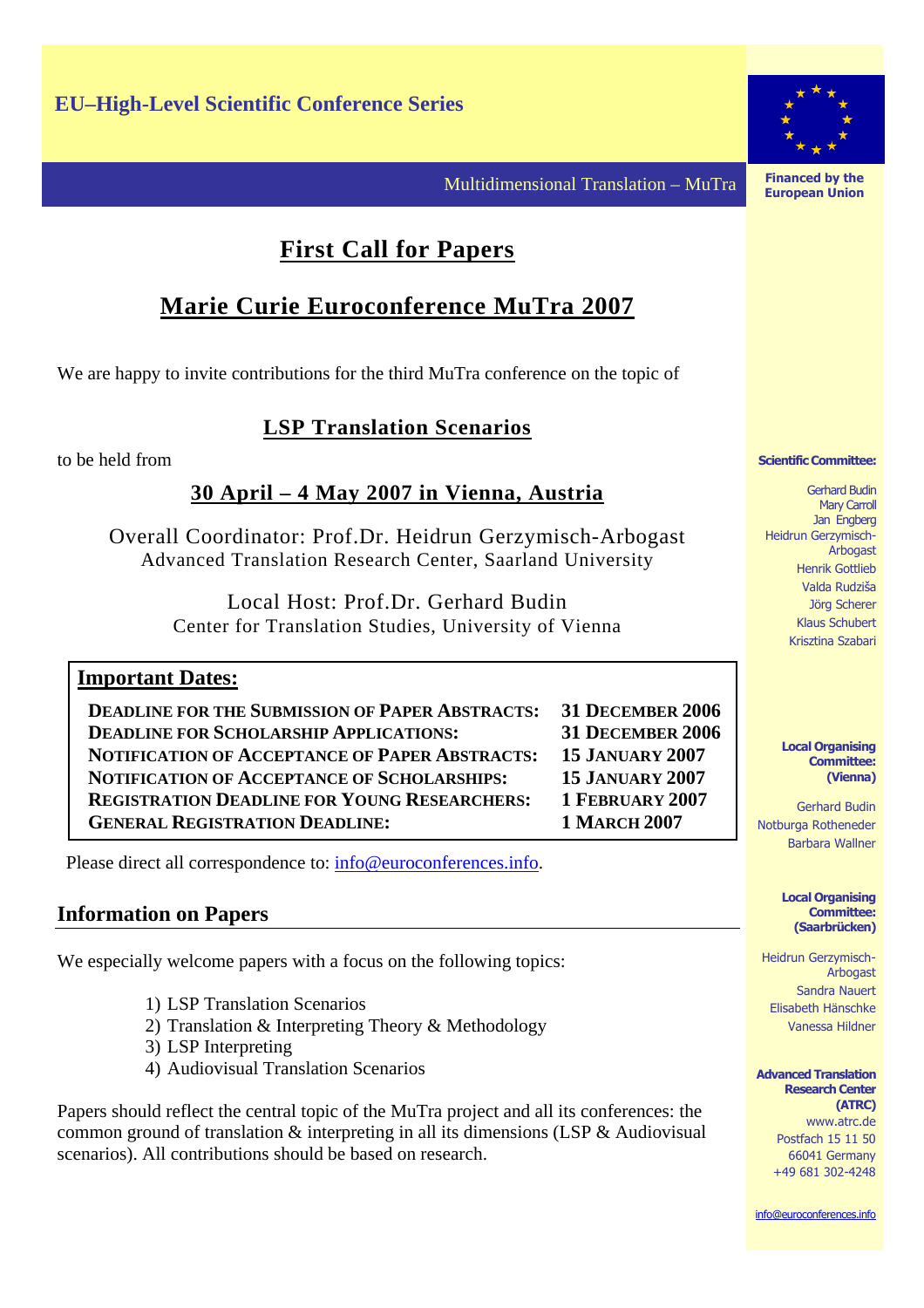

Papers are allotted 45-minute slots. It is up to the speaker to either give a short presentation (10 – 15 minutes) and use the remaining 30 minutes for discussion or give a longer presentation and leave only 15 minutes for discussion.

In general presentations are given in English.

Technical equipment including overhead projector, beamer, laptop, DVD and VHS players will be available. Please contact the local organising committee in case you have specific requirements.

# **Guidelines for the Submission of Proposals for Papers:**

### **Proposals for Papers (Short Abstracts)**

Proposals for papers in short abstract form should not exceed 500 words (exclusive of references). They should contain the proposer's name, affiliation, postal and e-mail address. When printed out, the title and body should fit on a single page of 12-point type, with a margin of 2 cm.

Abstract proposals must be received in electronic format (MS-Word, text or rtf files) at

### info@euroconferences.info

no later than **31 December 2006**.

The abstract proposals will be evaluated by members of the scientific committee and proposers will be notified by 15 January 2007 if their proposal has been accepted.

Upon acceptance of an abstract proposal, speakers will be asked to submit an extended abstract. Extended abstracts offer the opportunity for conference participants to familiarize themselves beforehand with the topic and approaches presented at the conference and will be made available to the conference participants before the conference to facilitate interaction and discussion.

Selected papers will be published.

## **Scholarships**

The EU grants scholarships to eligible young researchers for attending the conference and for travel, accommodation and some (not all) subsistence. For more information on scholarships see previous conference information **and the FAQ** on our website (www.euroconferences.info).

Further details will be published regularly on this site as information becomes available.